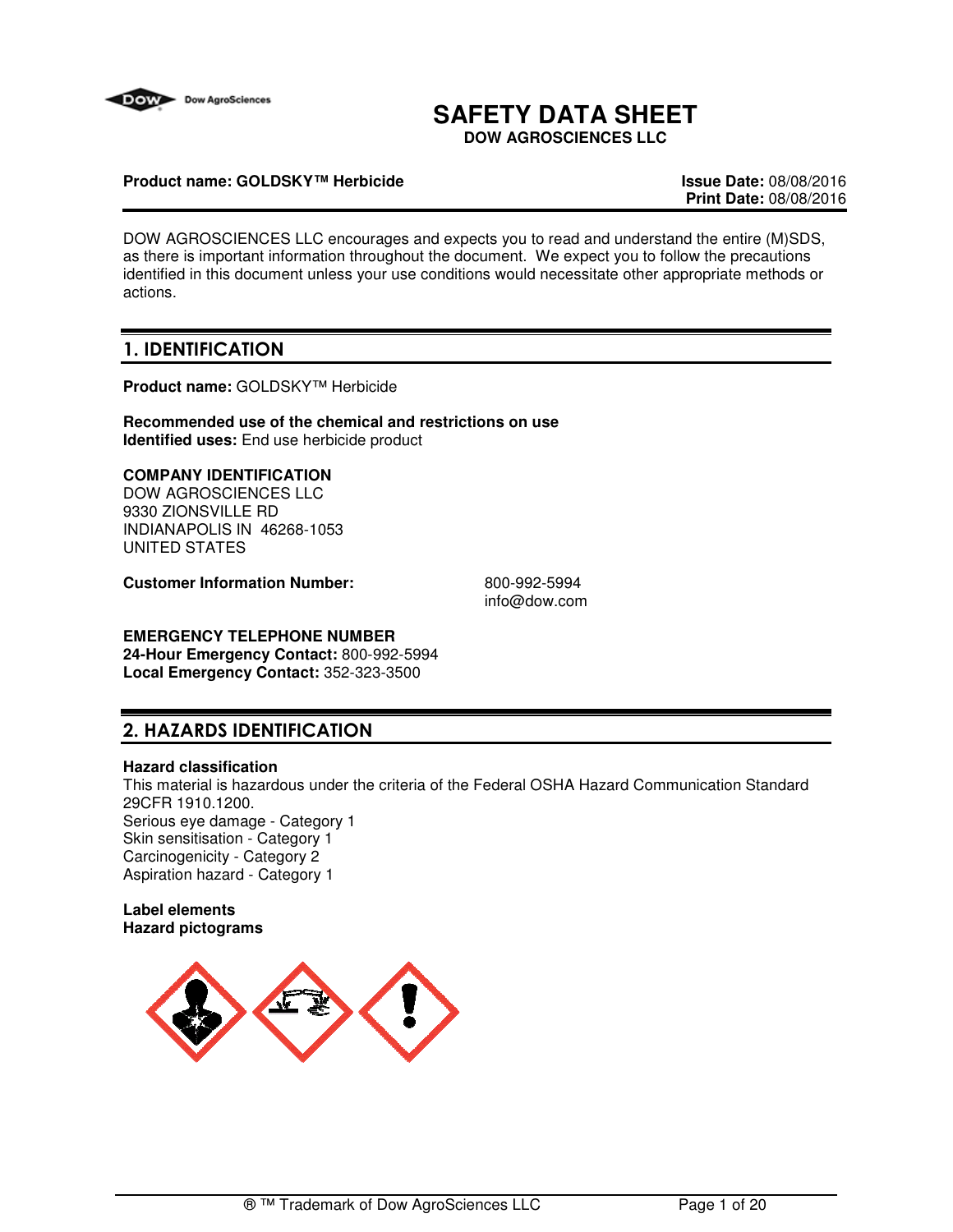## Signal word: **DANGER!**

## **Hazards**

May be fatal if swallowed and enters airways. May cause an allergic skin reaction. Causes serious eye damage. Suspected of causing cancer.

## **Precautionary statements**

## **Prevention**

Obtain special instructions before use. Do not handle until all safety precautions have been read and understood. Avoid breathing dust/ fume/ gas/ mist/ vapours/ spray. Contaminated work clothing should not be allowed out of the workplace. Wear protective gloves/ protective clothing/ eye protection/ face protection.

## **Response**

IF SWALLOWED: Immediately call a POISON CENTER/doctor. IF ON SKIN: Wash with plenty of soap and water. IF IN EYES: Rinse cautiously with water for several minutes. Remove contact lenses, if present and easy to do. Continue rinsing. Immediately call a POISON CENTER/doctor. IF exposed or concerned: Get medical advice/ attention. Do NOT induce vomiting. If skin irritation or rash occurs: Get medical advice/ attention. Wash contaminated clothing before reuse.

## **Storage**

Store locked up.

## **Disposal**

Dispose of contents/ container to an approved waste disposal plant.

## **Other hazards**

No data available

## **3. COMPOSITION/INFORMATION ON INGREDIENTS**

This product is a mixture.

| Component                                                                             | <b>CASRN</b> | <b>Concentration</b> |
|---------------------------------------------------------------------------------------|--------------|----------------------|
|                                                                                       |              |                      |
| Pyroxsulam                                                                            | 422556-08-9  | 1.2%                 |
| Florasulam                                                                            | 145701-23-1  | 0.2%                 |
| Fluroxypyr 1-methylheptyl ester                                                       | 81406-37-3   | 11.57%               |
| Benzenesulfonic acid, mono-C11-13-branched 68953-96-8<br>alkyl derivs., calcium salts |              | 4.5%                 |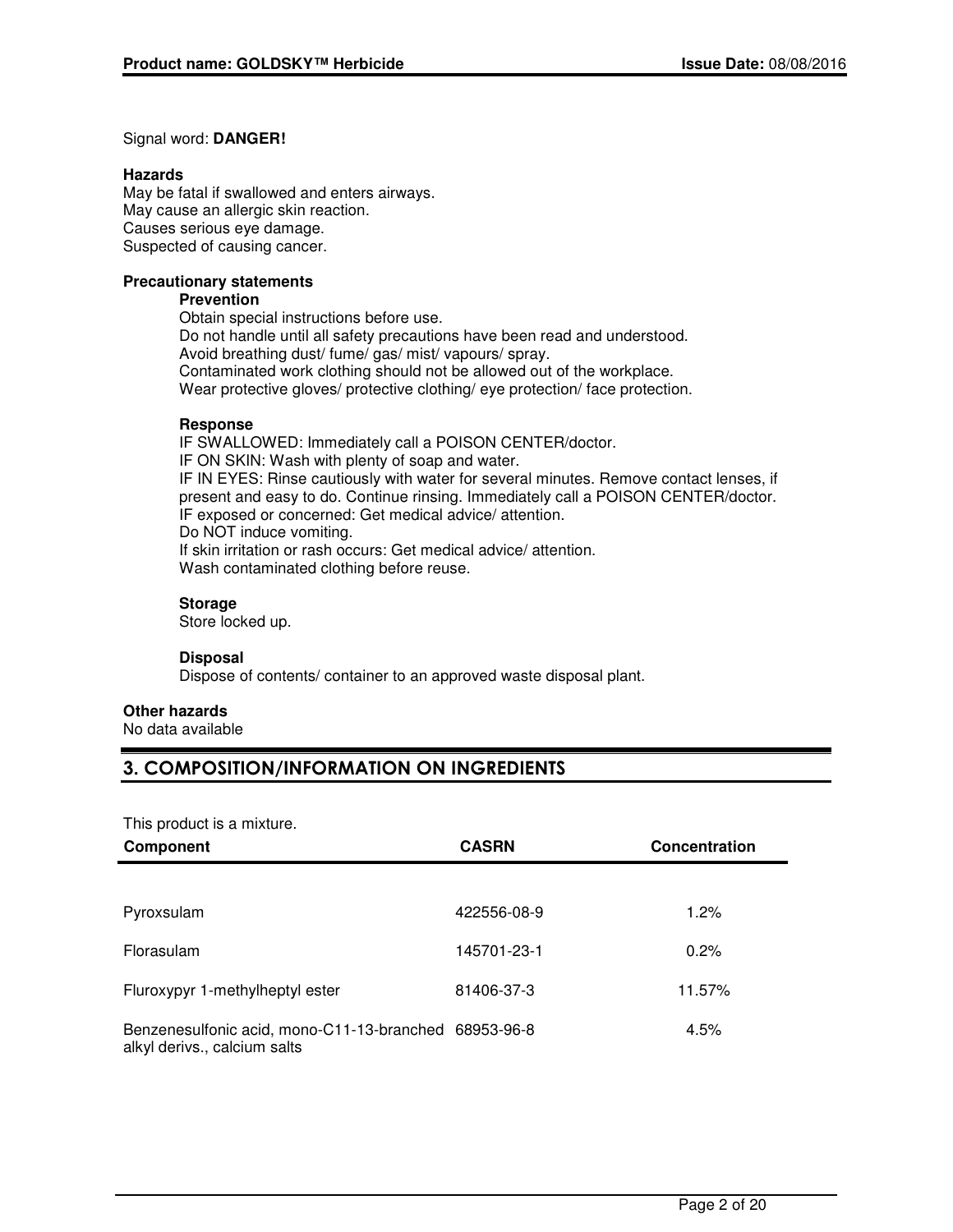| Cloquintocet-mexyl                          | 99607-70-2    | 3.67%  |
|---------------------------------------------|---------------|--------|
| Solvent naphtha (petroleum), heavy aromatic | 64742-94-5    | 68.1%  |
| Naphthalene                                 | $91 - 20 - 3$ | 0.7%   |
| <b>Balance</b>                              | Not available | 10.06% |

## **4. FIRST AID MEASURES**

## **Description of first aid measures**

**General advice:** First Aid responders should pay attention to self-protection and use the recommended protective clothing (chemical resistant gloves, splash protection). If potential for exposure exists refer to Section 8 for specific personal protective equipment.

**Inhalation:** Move person to fresh air. If person is not breathing, call an emergency responder or ambulance, then give artificial respiration; if by mouth to mouth use rescuer protection (pocket mask etc). Call a poison control center or doctor for treatment advice. If breathing is difficult, oxygen should be administered by qualified personnel.

**Skin contact:** Take off contaminated clothing. Wash skin with soap and plenty of water for 15-20 minutes. Call a poison control center or doctor for treatment advice. Wash clothing before reuse. Shoes and other leather items which cannot be decontaminated should be disposed of properly. Suitable emergency safety shower facility should be available in work area.

**Eye contact:** Hold eyes open and rinse slowly and gently with water for 15-20 minutes. Remove contact lenses, if present, after the first 5 minutes, then continue rinsing eyes. Call a poison control center or doctor for treatment advice. Suitable emergency eye wash facility should be available in work area.

**Ingestion:** Immediately call a poison control center or doctor. Do not induce vomiting unless told to do so by a poison control center or doctor. Do not give any liquid to the person. Do not give anything by mouth to an unconscious person.

**Most important symptoms and effects, both acute and delayed:** Aside from the information found under Description of first aid measures (above) and Indication of immediate medical attention and special treatment needed (below), any additional important symptoms and effects are described in Section 11: Toxicology Information.

## **Indication of any immediate medical attention and special treatment needed**

**Notes to physician:** Maintain adequate ventilation and oxygenation of the patient. May cause asthma-like (reactive airways) symptoms. Bronchodilators, expectorants, antitussives and corticosteroids may be of help. If lavage is performed, suggest endotracheal and/or esophageal control. Danger from lung aspiration must be weighed against toxicity when considering emptying the stomach. The decision of whether to induce vomiting or not should be made by a physician. No specific antidote. Treatment of exposure should be directed at the control of symptoms and the clinical condition of the patient. Have the Safety Data Sheet, and if available, the product container or label with you when calling a poison control center or doctor, or going for treatment. Skin contact may aggravate preexisting dermatitis. Repeated excessive exposure may aggravate preexisting lung disease.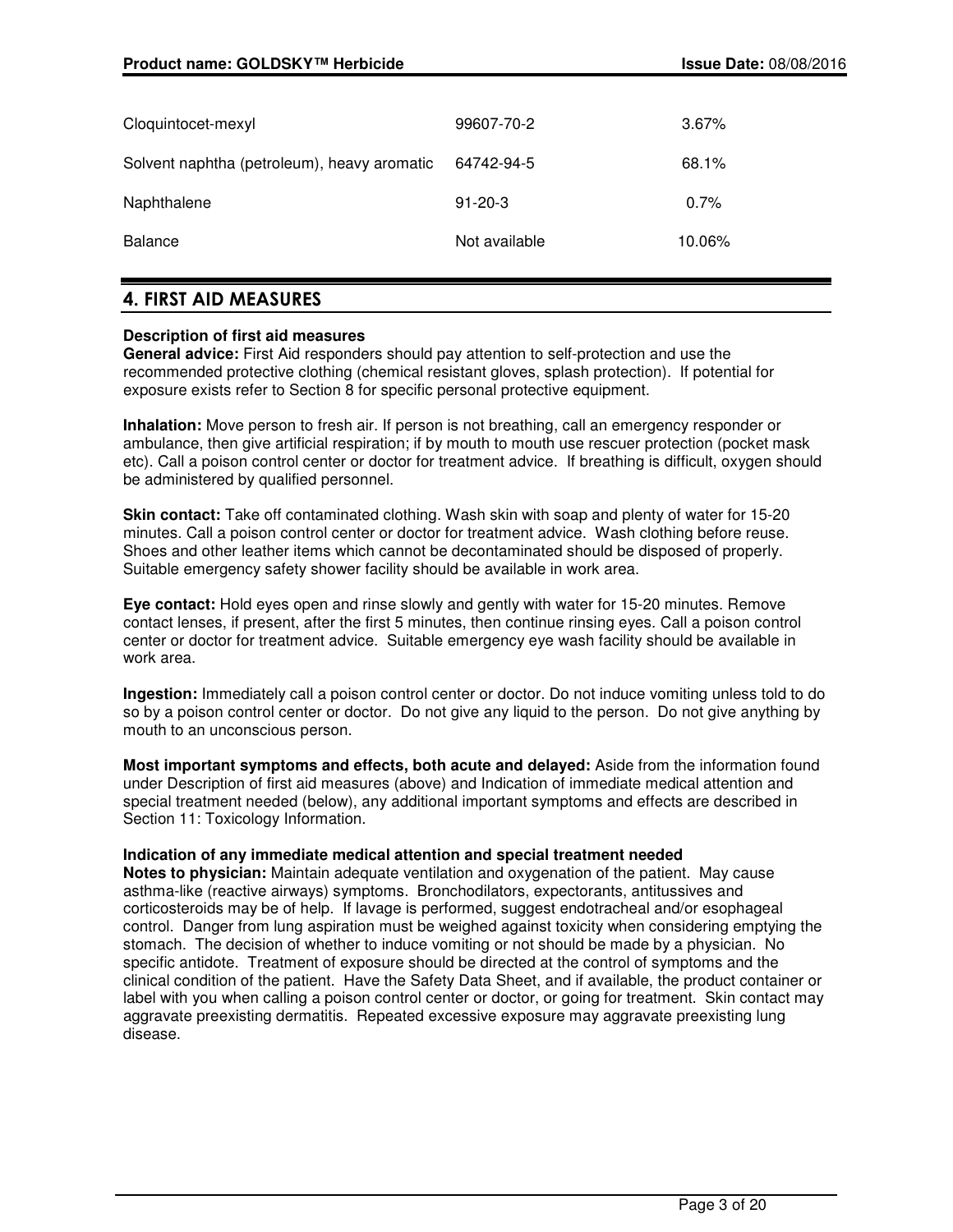## **5. FIREFIGHTING MEASURES**

**Suitable extinguishing media:** Water fog or fine spray. Dry chemical fire extinguishers. Carbon dioxide fire extinguishers. Foam. General purpose synthetic foams (including AFFF type) or protein foams are preferred if available. Alcohol resistant foams (ATC type) may function.

**Unsuitable extinguishing media:** Do not use direct water stream. May spread fire.

## **Special hazards arising from the substance or mixture**

**Hazardous combustion products:** During a fire, smoke may contain the original material in addition to combustion products of varying composition which may be toxic and/or irritating. Combustion products may include and are not limited to: Nitrogen oxides. Hydrogen fluoride. Hydrogen chloride. Carbon monoxide. Carbon dioxide.

**Unusual Fire and Explosion Hazards:** Container may rupture from gas generation in a fire situation. Dense smoke is produced when product burns.

## **Advice for firefighters**

**Fire Fighting Procedures:** Keep people away. Isolate fire and deny unnecessary entry. Consider feasibility of a controlled burn to minimize environment damage. Foam fire extinguishing system is preferred because uncontrolled water can spread possible contamination. Use water spray to cool fire exposed containers and fire affected zone until fire is out and danger of reignition has passed. Fight fire from protected location or safe distance. Consider the use of unmanned hose holders or monitor nozzles. Immediately withdraw all personnel from the area in case of rising sound from venting safety device or discoloration of the container. Move container from fire area if this is possible without hazard. Burning liquids may be moved by flushing with water to protect personnel and minimize property damage. Contain fire water run-off if possible. Fire water run-off, if not contained, may cause environmental damage. Review the "Accidental Release Measures" and the "Ecological Information" sections of this (M)SDS.

**Special protective equipment for firefighters:** Wear positive-pressure self-contained breathing apparatus (SCBA) and protective fire fighting clothing (includes fire fighting helmet, coat, trousers, boots, and gloves). Avoid contact with this material during fire fighting operations. If contact is likely, change to full chemical resistant fire fighting clothing with self-contained breathing apparatus. If this is not available, wear full chemical resistant clothing with self-contained breathing apparatus and fight fire from a remote location. For protective equipment in post-fire or non-fire clean-up situations, refer to the relevant sections.

## **6. ACCIDENTAL RELEASE MEASURES**

**Personal precautions, protective equipment and emergency procedures:** Isolate area. Keep unnecessary and unprotected personnel from entering the area. Refer to section 7, Handling, for additional precautionary measures. Keep upwind of spill. Ventilate area of leak or spill. Use appropriate safety equipment. For additional information, refer to Section 8, Exposure Controls and Personal Protection.

**Environmental precautions:** Prevent from entering into soil, ditches, sewers, waterways and/or groundwater. See Section 12, Ecological Information. Spills or discharge to natural waterways is likely to kill aquatic organisms.

**Methods and materials for containment and cleaning up:** Contain spilled material if possible. Small spills: Absorb with materials such as: Clay. Dirt. Sand. Sweep up. Collect in suitable and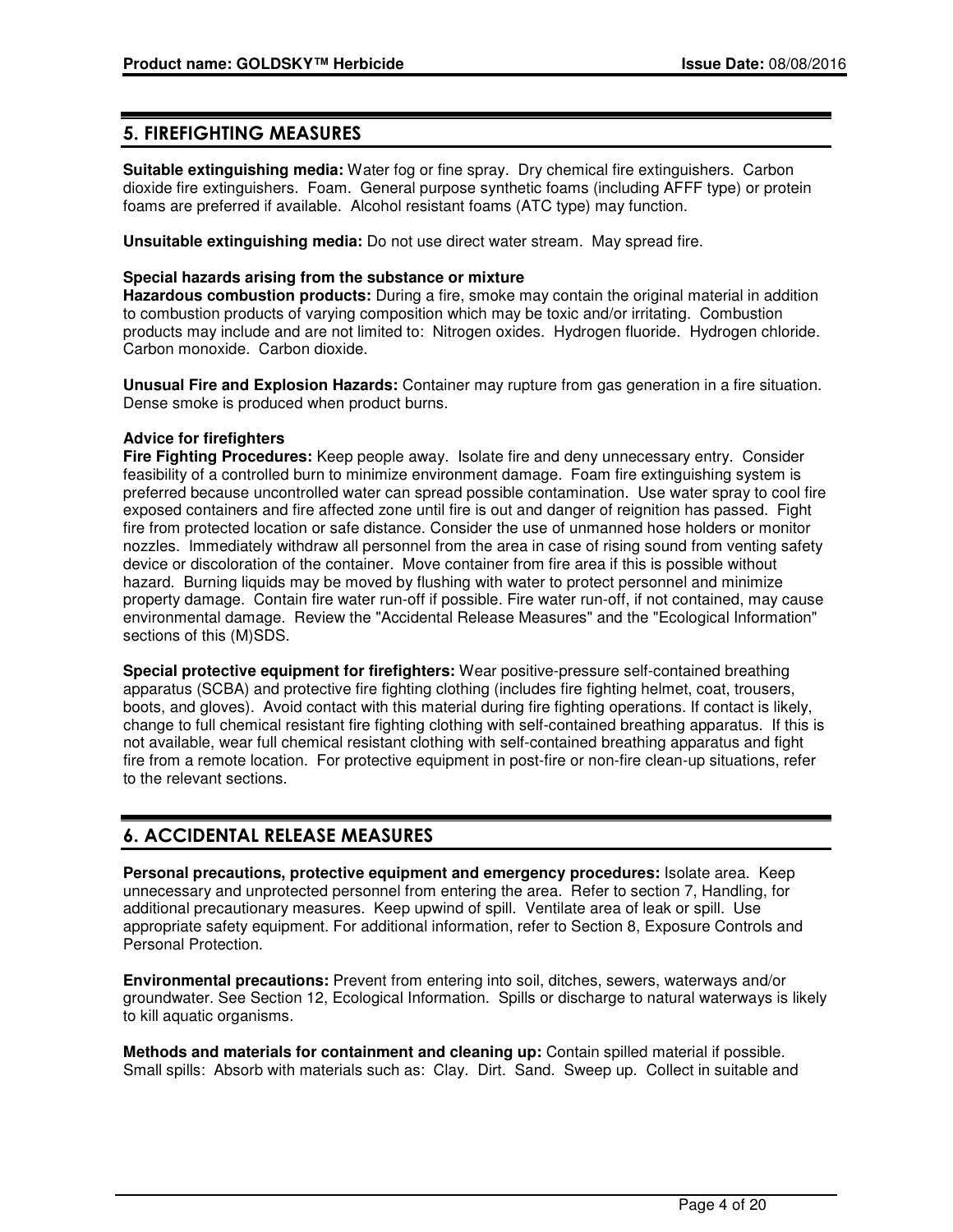properly labeled containers. Large spills: See Section 13, Disposal Considerations, for additional information. Contact Dow AgroSciences for clean-up assistance.

## **7. HANDLING AND STORAGE**

**Precautions for safe handling:** Keep out of reach of children. Avoid contact with eyes, skin, and clothing. Avoid prolonged or repeated contact with skin. Do not swallow. Avoid breathing vapor or mist. Wash thoroughly after handling. Keep container closed. Use with adequate ventilation. See Section 8, EXPOSURE CONTROLS AND PERSONAL PROTECTION.

**Conditions for safe storage:** Store in a dry place. Store in original container. Keep container tightly closed when not in use. Do not store near food, foodstuffs, drugs or potable water supplies.

**Storage stability Storage temperature:** > 10 °C (> 50 °F)

## **8. EXPOSURE CONTROLS/PERSONAL PROTECTION**

## **Control parameters**

Exposure limits are listed below, if they exist.

| Component                                      | Regulation     | <b>Type of listing</b> | <b>Value/Notation</b>         |
|------------------------------------------------|----------------|------------------------|-------------------------------|
| Pyroxsulam                                     | Dow IHG        | TWA                    | $5 \,\mathrm{mg/m}$           |
|                                                | Dow IHG        | <b>TWA</b>             | <b>Skin Sensitizer</b>        |
| Fluroxypyr 1-methylheptyl<br>ester             | Dow IHG        | <b>TWA</b>             | 10 $mg/m3$                    |
| Solvent naphtha (petroleum),<br>heavy aromatic | Dow IHG        | <b>TWA</b>             | 100 mg/m $3$                  |
|                                                | Dow IHG        | <b>STEL</b>            | $300$ mg/m $3$                |
| Naphthalene                                    | Dow IHG        | <b>TWA</b>             | 10 ppm                        |
|                                                | Dow IHG        | <b>TWA</b>             | <b>SKIN</b>                   |
|                                                | Dow IHG        | <b>STEL</b>            | 15 ppm                        |
|                                                | Dow IHG        | <b>STEL</b>            | <b>SKIN</b>                   |
|                                                | <b>ACGIH</b>   | <b>TWA</b>             | 10 ppm                        |
|                                                | <b>ACGIH</b>   | <b>TWA</b>             | <b>SKIN</b>                   |
|                                                | OSHA Z-1       | TWA                    | 50 mg/m3 10 ppm               |
|                                                | <b>CAL PEL</b> | <b>PEL</b>             | $0.5 \,\mathrm{mg/m}$ 0.1 ppm |

RECOMMENDATIONS IN THIS SECTION ARE FOR MANUFACTURING, COMMERCIAL BLENDING AND PACKAGING WORKERS. APPLICATORS AND HANDLERS SHOULD SEE THE PRODUCT LABEL FOR PROPER PERSONAL PROTECTIVE EQUIPMENT AND CLOTHING.

## **Exposure controls**

**Engineering controls:** Use engineering controls to maintain airborne level below exposure limit requirements or guidelines. If there are no applicable exposure limit requirements or guidelines, use only with adequate ventilation. Local exhaust ventilation may be necessary for some operations.

## **Individual protection measures**

**Eye/face protection:** Use chemical goggles. If exposure causes eye discomfort, use a fullface respirator.

**Skin protection**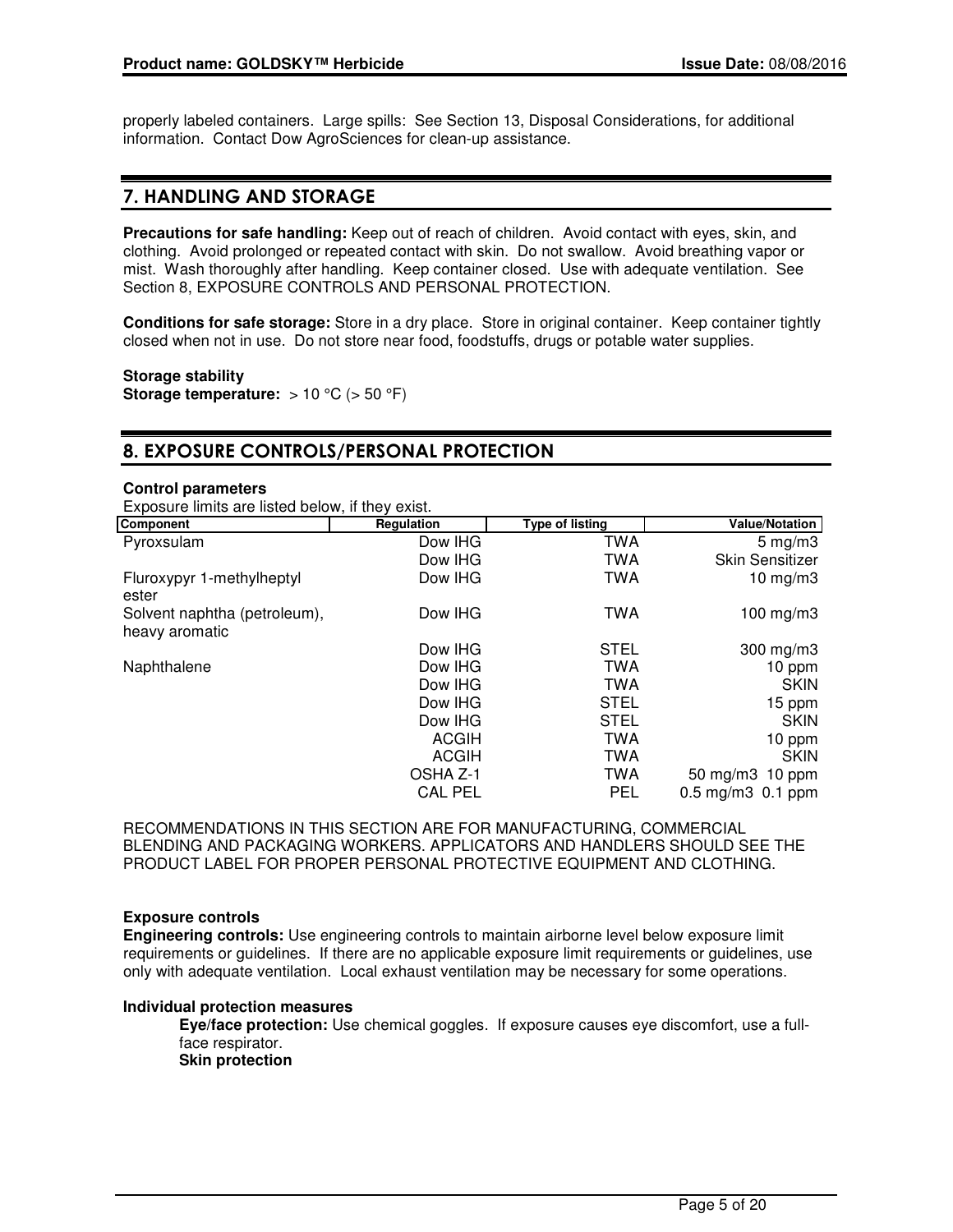**Hand protection:** Use gloves chemically resistant to this material. Examples of preferred glove barrier materials include: Polyethylene. Ethyl vinyl alcohol laminate ("EVAL"). Polyvinyl chloride ("PVC" or "vinyl"). Styrene/butadiene rubber. Viton. Examples of acceptable glove barrier materials include: Butyl rubber. Chlorinated polyethylene. Natural rubber ("latex"). Neoprene. Nitrile/butadiene rubber ("nitrile" or "NBR"). NOTICE: The selection of a specific glove for a particular application and duration of use in a workplace should also take into account all relevant workplace factors such as, but not limited to: Other chemicals which may be handled, physical requirements (cut/puncture protection, dexterity, thermal protection), potential body reactions to glove materials, as well as the instructions/specifications provided by the glove supplier.

**Other protection:** Use protective clothing chemically resistant to this material. Selection of specific items such as face shield, boots, apron, or full body suit will depend on the task.

**Respiratory protection:** Respiratory protection should be worn when there is a potential to exceed the exposure limit requirements or guidelines. If there are no applicable exposure limit requirements or guidelines, use an approved respirator. Selection of air-purifying or positivepressure supplied-air will depend on the specific operation and the potential airborne concentration of the material. For emergency conditions, use an approved positive-pressure self-contained breathing apparatus.

The following should be effective types of air-purifying respirators: Organic vapor cartridge with a particulate pre-filter.

## **9. PHYSICAL AND CHEMICAL PROPERTIES**

## **Appearance**

| <b>Physical state</b>                             | Liquid.                                      |
|---------------------------------------------------|----------------------------------------------|
| Color                                             | Green to brown                               |
| Odor                                              | Aromatic                                     |
| <b>Odor Threshold</b>                             | No test data available                       |
| рH                                                | 4.77 1% pH Electrode                         |
| <b>Melting point/range</b>                        | Not applicable                               |
| <b>Freezing point</b>                             | No test data available                       |
| Boiling point (760 mmHg)                          | No test data available                       |
| <b>Flash point</b>                                | closed cup > 100 °C $($ > 212 °F) Closed Cup |
| <b>Evaporation Rate (Butyl Acetate</b><br>$= 1$   | No test data available                       |
| Flammability (solid, gas)                         | No data available                            |
| Lower explosion limit                             | No test data available                       |
| <b>Upper explosion limit</b>                      | No test data available                       |
| <b>Vapor Pressure</b>                             | No test data available                       |
| <b>Relative Vapor Density (air = 1)</b>           | No test data available                       |
| Relative Density (water $= 1$ )                   | No data available                            |
| <b>Water solubility</b>                           | Dispersible                                  |
| <b>Partition coefficient: n-</b><br>octanol/water | No data available                            |
| <b>Auto-ignition temperature</b>                  | No test data available                       |
| <b>Decomposition temperature</b>                  | No test data available                       |
|                                                   |                                              |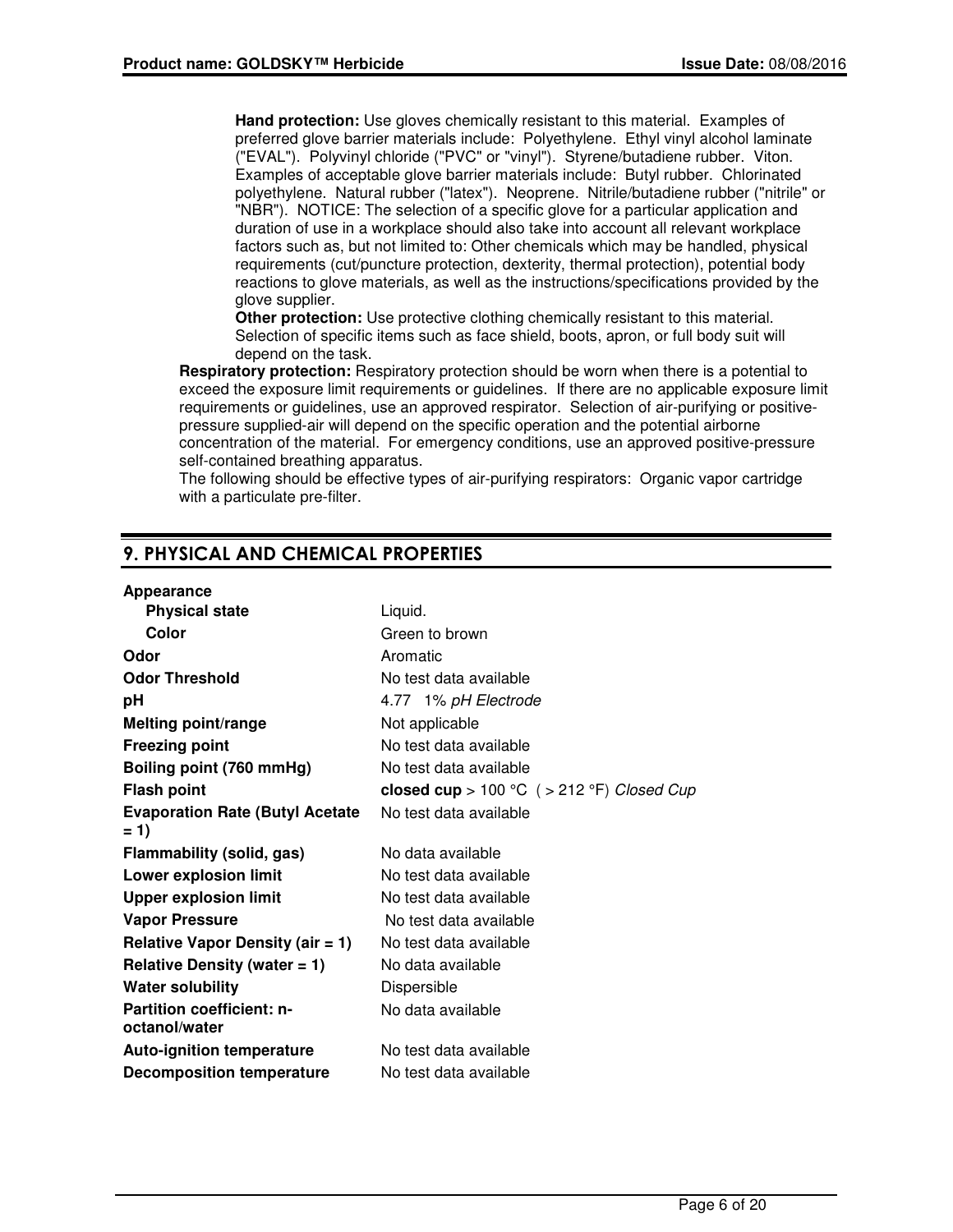| <b>Dynamic Viscosity</b>    | No test data available                              |
|-----------------------------|-----------------------------------------------------|
| <b>Kinematic Viscosity</b>  | No data available                                   |
| <b>Explosive properties</b> | No data available                                   |
| <b>Oxidizing properties</b> | No data available                                   |
| <b>Liquid Density</b>       | 1.0498 g/cm3 at 20 °C (68 °F) Digital density meter |
| <b>Molecular weight</b>     | No data available                                   |

NOTE: The physical data presented above are typical values and should not be construed as a specification.

## **10. STABILITY AND REACTIVITY**

**Reactivity:** No dangerous reaction known under conditions of normal use.

**Chemical stability:** Thermally stable at typical use temperatures.

**Possibility of hazardous reactions:** Polymerization will not occur.

**Conditions to avoid:** Exposure to elevated temperatures can cause product to decompose. Generation of gas during decomposition can cause pressure in closed systems.

**Incompatible materials:** Avoid contact with oxidizing materials. Avoid contact with: Acids. Bases.

**Hazardous decomposition products:** Decomposition products depend upon temperature, air supply and the presence of other materials. Decomposition products can include and are not limited to: Hydrogen chloride. Hydrogen fluoride. Nitrogen oxides. Toxic gases are released during decomposition.

## **11. TOXICOLOGICAL INFORMATION**

Toxicological information appears in this section when such data is available.

## **Acute toxicity**

## **Acute oral toxicity**

Very low toxicity if swallowed. Harmful effects not anticipated from swallowing small amounts.

Based on information for component(s): LD50, Rat,  $> 5,000$  mg/kg Estimated.

## **Acute dermal toxicity**

Prolonged skin contact is unlikely to result in absorption of harmful amounts.

As product: The dermal LD50 has not been determined.

Based on information for component(s): LD50, Rabbit, > 3,100 mg/kg Estimated.

## **Acute inhalation toxicity**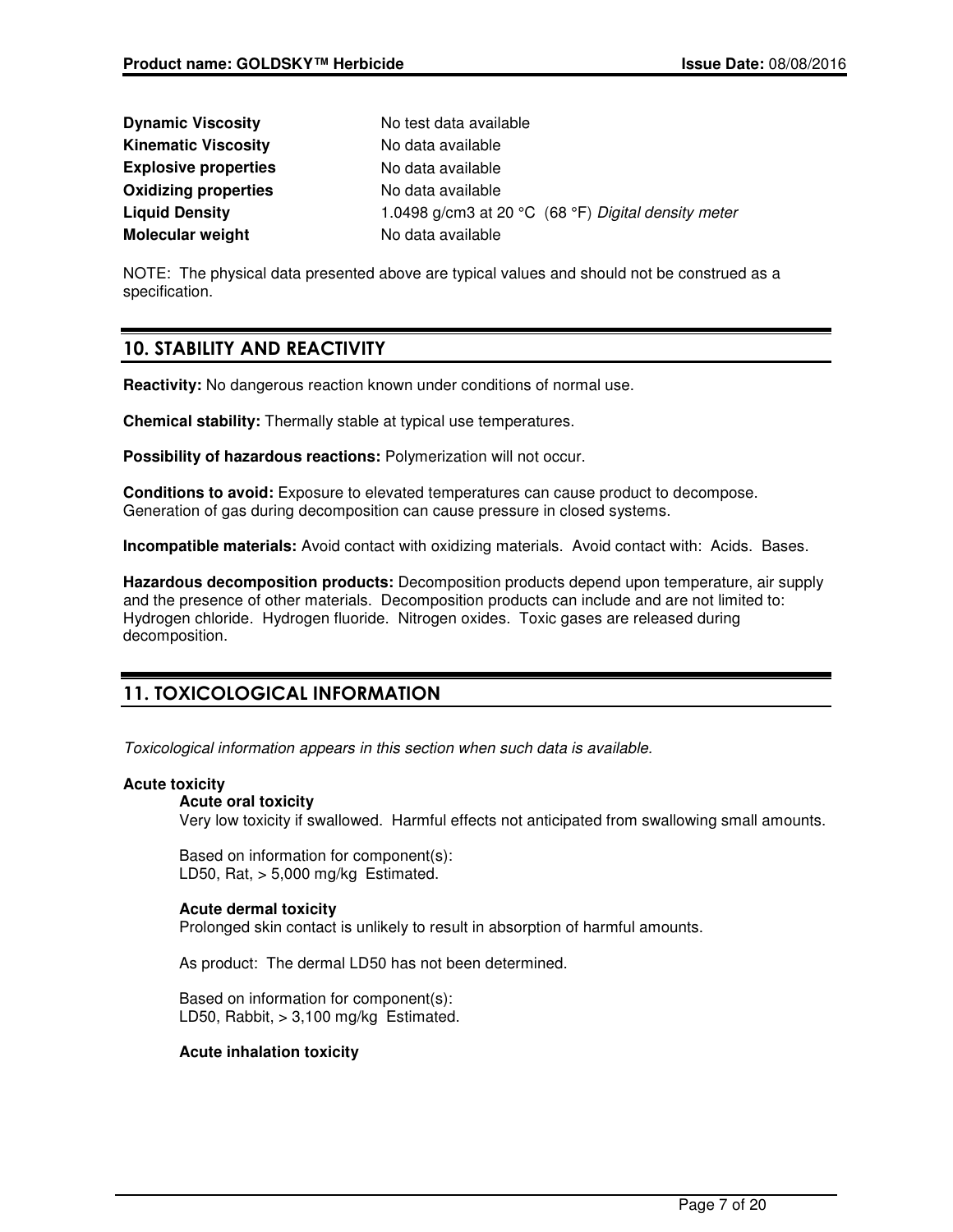Prolonged excessive exposure to mist may cause adverse effects. Excessive exposure may cause irritation to upper respiratory tract (nose and throat) and lungs. May cause central nervous system effects. Symptoms of excessive exposure may be anesthetic or narcotic effects; dizziness and drowsiness may be observed. Signs and symptoms of excessive exposure may include: Sweating. Nausea and/or vomiting.

#### **Skin corrosion/irritation**

Brief contact may cause moderate skin irritation with local redness. Prolonged contact may cause skin irritation, even a burn. May cause drying and flaking of the skin.

## **Serious eye damage/eye irritation**

May cause severe eye irritation. May cause corneal injury. May cause permanent impairment of vision. Vapor may cause eye irritation experienced as mild discomfort and redness.

#### **Sensitization**

Contains component(s) which have caused allergic skin sensitization in guinea pigs.

For respiratory sensitization: No relevant data found.

## **Specific Target Organ Systemic Toxicity (Single Exposure)**

Evaluation of available data suggests that this material is not an STOT-SE toxicant.

#### **Specific Target Organ Systemic Toxicity (Repeated Exposure)**

For the active ingredient(s): In animals, effects have been reported on the following organs: Bone marrow. Kidney. Liver. Thymus. Thyroid. Bladder.

For the solvent(s): Based on available data, repeated exposures are not anticipated to cause significant adverse effects.

For the minor component(s): In animals, effects have been reported on the following organs: Kidney.

#### **Carcinogenicity**

Contains naphthalene which has caused cancer in some laboratory animals. In humans, there is limited evidence of cancer in workers involved in naphthalene production. Limited oral studies in rats were negative. For the active ingredient(s): Did not cause cancer in laboratory animals.

## **Teratogenicity**

For the active ingredient(s): Florasulam. Cloquintocet-mexyl. Pyroxsulam. Did not cause birth defects or any other fetal effects in laboratory animals.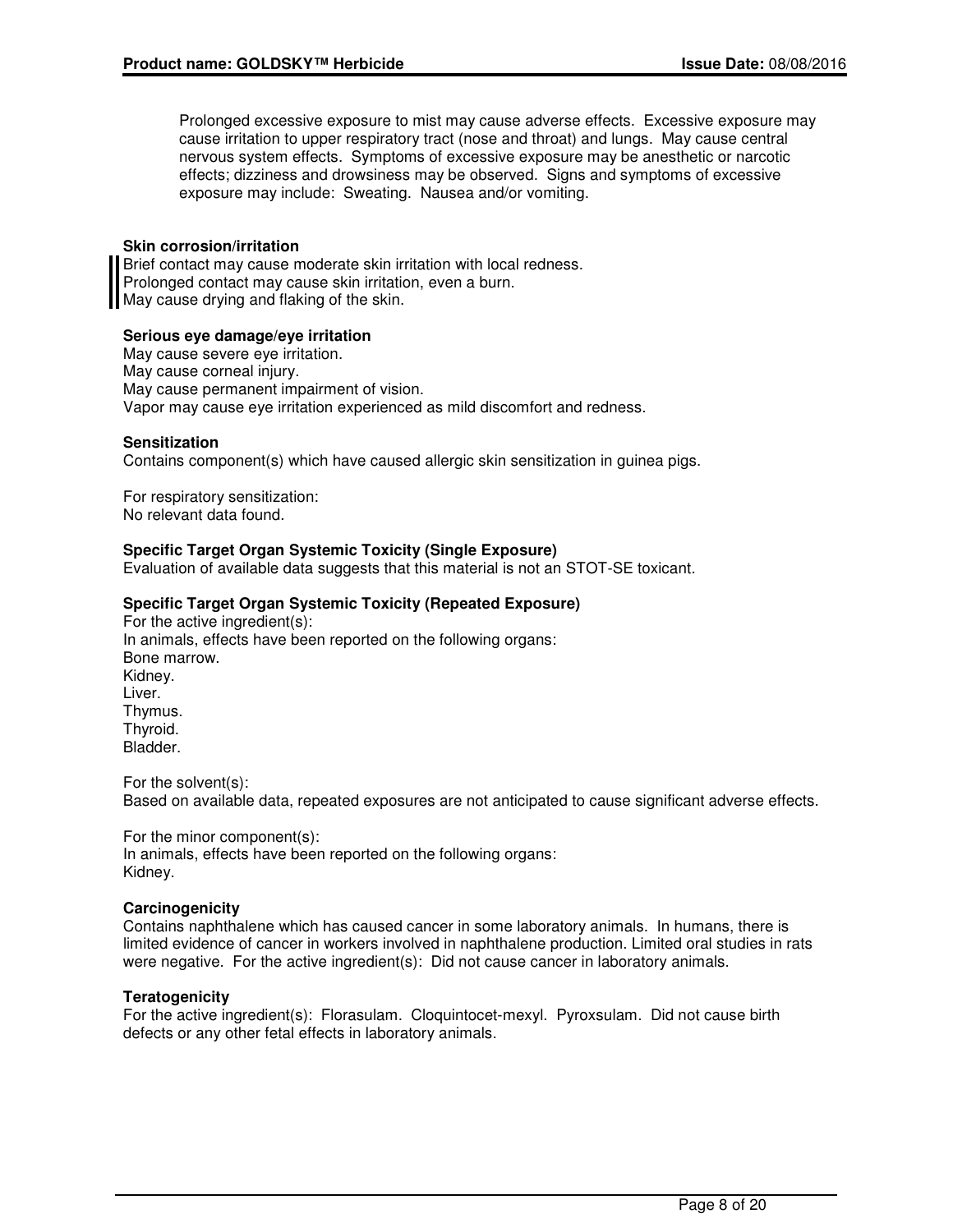For the active ingredient(s): Fluroxypyr-meptyl. Has been toxic to the fetus in laboratory animals at doses toxic to the mother. Did not cause birth defects in laboratory animals. For the solvent(s): Did not cause birth defects or any other fetal effects in laboratory animals.

## **Reproductive toxicity**

In animal studies, active ingredient did not interfere with reproduction.

## **Mutagenicity**

For the active ingredient(s): In vitro genetic toxicity studies were negative. Animal genetic toxicity studies were negative.

For the solvent(s): In vitro genetic toxicity studies were negative. Animal genetic toxicity studies were negative.

## **Aspiration Hazard**

May be fatal if swallowed and enters airways.

## **COMPONENTS INFLUENCING TOXICOLOGY:**

## **Pyroxsulam**

**Acute inhalation toxicity**

LC50, Rat, 4 Hour, Aerosol, > 5.12 mg/l No deaths occurred at this concentration.

## **Florasulam**

**Acute inhalation toxicity**

LC50, Rat, 4 Hour, Aerosol, > 5.0 mg/l

## **Fluroxypyr 1-methylheptyl ester**

**Acute inhalation toxicity**

Prolonged exposure is not expected to cause adverse effects. Dust may cause irritation to upper respiratory tract (nose and throat).

Maximum attainable concentration. LC50, Rat, male and female, 4 Hour, dust/mist, > 1.16 mg/l No deaths occurred at this concentration.

## **Benzenesulfonic acid, mono-C11-13-branched alkyl derivs., calcium salts**

**Acute inhalation toxicity**

The LC50 has not been determined.

## **Cloquintocet-mexyl**

#### **Acute inhalation toxicity**

LC50, Rat, male and female, 4 Hour, dust/mist, > 5.42 mg/l

## **Solvent naphtha (petroleum), heavy aromatic**

**Acute inhalation toxicity** LC50, Rat, 4 Hour, dust/mist,  $> 5.28$  mg/l

## **Naphthalene**

## **Acute inhalation toxicity**

Excessive exposure may cause irritation to upper respiratory tract (nose and throat). Excessive exposure may cause lung injury. Signs and symptoms of excessive exposure may include: Headache. Confusion. Sweating. Nausea and/or vomiting.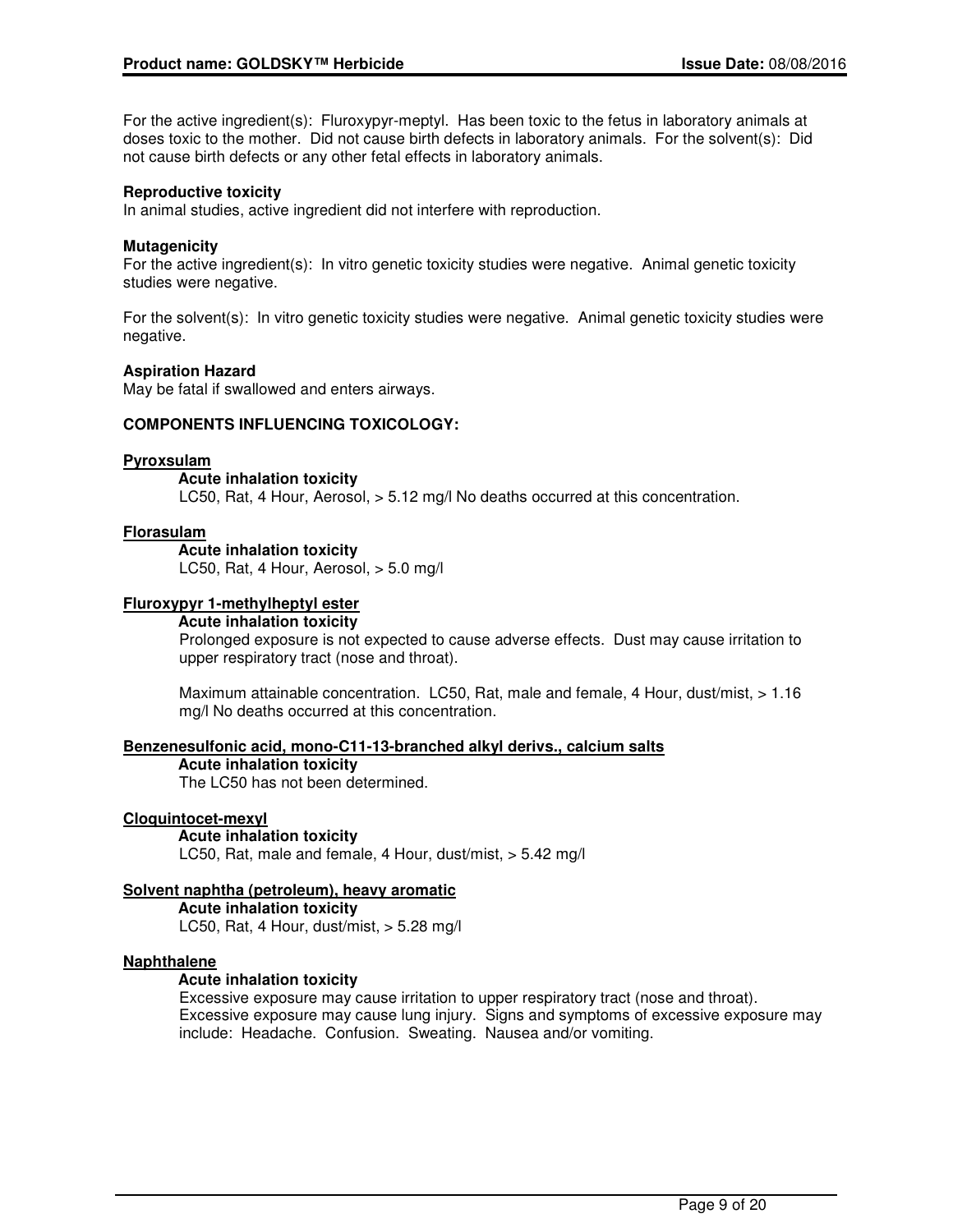LC50, Rat, 4 Hour, vapour, > 0.41 mg/l The LC50 value is greater than the Maximum Attainable Concentration.

## **Balance**

**Acute inhalation toxicity** The LC50 has not been determined.

| Carcinogenicity    |              |                                                                      |
|--------------------|--------------|----------------------------------------------------------------------|
| Component          | List         | <b>Classification</b>                                                |
| <b>Naphthalene</b> | <b>IARC</b>  | Group 2B: Possibly carcinogenic to<br>humans                         |
|                    | US NTP       | Reasonably anticipated to be a human<br>carcinogen                   |
|                    | <b>ACGIH</b> | A3: Confirmed animal carcinogen with<br>unknown relevance to humans. |

## **12. ECOLOGICAL INFORMATION**

Ecotoxicological information appears in this section when such data is available.

## **Toxicity**

## **Pyroxsulam**

## **Acute toxicity to fish**

Material is very highly toxic to aquatic organisms on an acute basis (LC50/EC50 <0.1 mg/L in the most sensitive species).

LC50, Oncorhynchus mykiss (rainbow trout), static test, 96 Hour, > 87.0 mg/l, OECD Test Guideline 203 or Equivalent

## **Acute toxicity to aquatic invertebrates**

EC50, Daphnia magna (Water flea), static test, 48 Hour, > 100 mg/l, OECD Test Guideline 202 or Equivalent

## **Acute toxicity to algae/aquatic plants**

EC50, Lemna minor (duckweed), 7 d, Biomass, 0.00257 mg/l, OECD 221.

## **Toxicity to bacteria**

EC50, activated sludge, 3 Hour, > 1,000 mg/l

## **Chronic toxicity to fish**

NOEC, Pimephales promelas (fathead minnow), flow-through test, 40 d, survival, 3.2 - 10.1 mg/l

## **Chronic toxicity to aquatic invertebrates**

NOEC, Daphnia magna (Water flea), static test, 21 d, survival, 10.4 mg/l

## **Toxicity to Above Ground Organisms**

Material is practically non-toxic to birds on an acute basis (LD50 > 2000 mg/kg). Material is practically non-toxic to birds on a dietary basis (LC50 > 5000 ppm). LC50, Colinus virginianus (Bobwhite quail), 8 d, > 5000mg/kg diet. LD50, Colinus virginianus (Bobwhite quail), > 2000mg/kg bodyweight. oral LD50, Apis mellifera (bees), 48 Hour, > 107.4micrograms/bee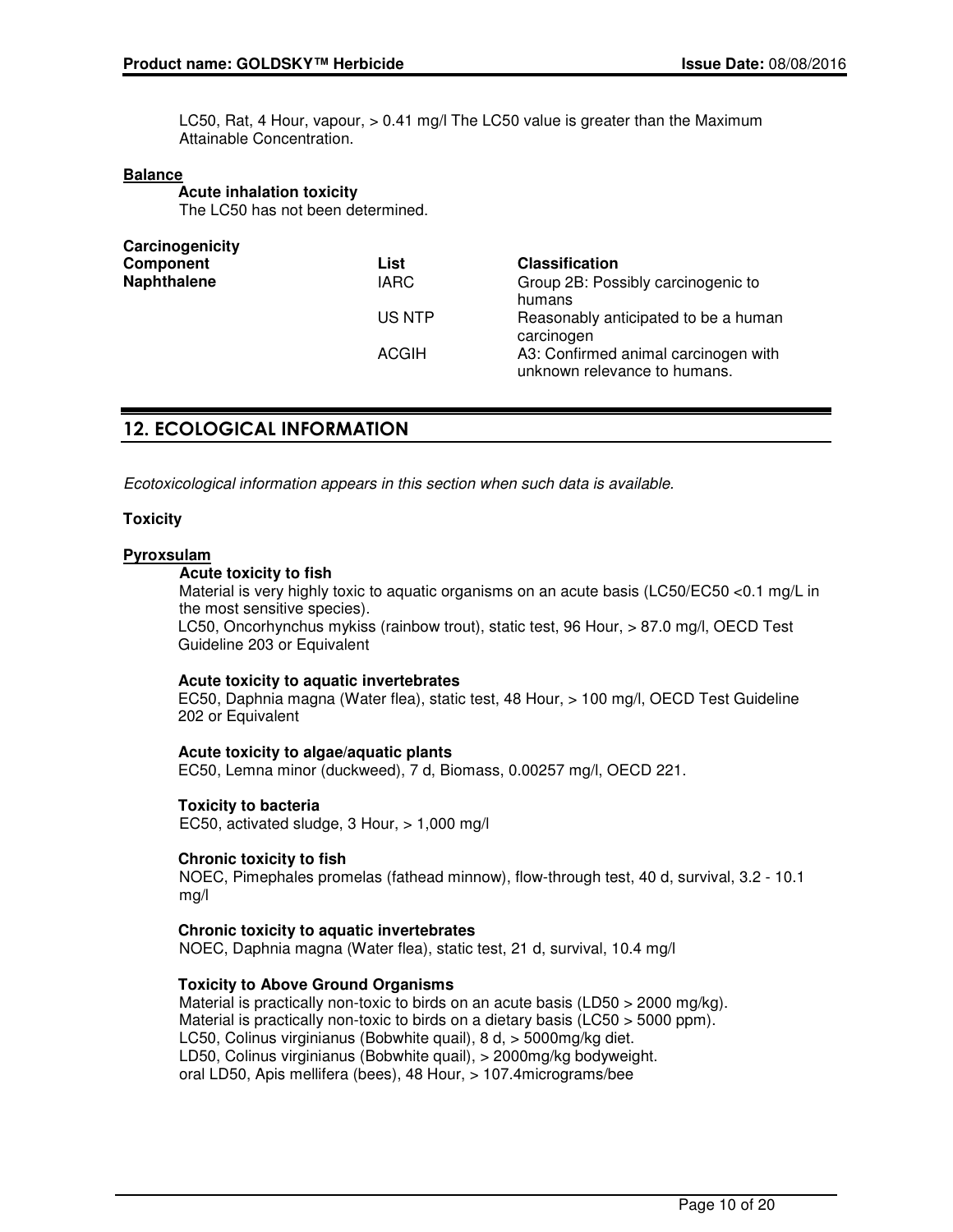contact LD50, Apis mellifera (bees), 48 Hour, > 100micrograms/bee

## **Toxicity to soil-dwelling organisms**

LC50, Eisenia fetida (earthworms), 14 d, > 10,000 mg/kg

## **Florasulam**

## **Acute toxicity to fish**

Material is very highly toxic to aquatic organisms on an acute basis (LC50/EC50 <0.1 mg/L in the most sensitive species).

LC50, Oncorhynchus mykiss (rainbow trout), static test, 96 Hour, > 100 mg/l, OECD Test Guideline 203 or Equivalent

## **Acute toxicity to aquatic invertebrates**

EC50, Daphnia magna (Water flea), static test, 48 Hour, > 292 mg/l, OECD Test Guideline 202 or Equivalent

## **Acute toxicity to algae/aquatic plants**

ErC50, Pseudokirchneriella subcapitata (green algae), static test, 72 Hour, Growth rate inhibition, 0.00894 mg/l, OECD Test Guideline 201 or Equivalent EC50, Myriophyllum spicatum, 14 d, Growth inhibition, > 0.305 mg/l

## **Chronic toxicity to fish**

NOEC, Oncorhynchus mykiss (rainbow trout), flow-through test, 28 d, mortality, 119 mg/l NOEC, Pimephales promelas (fathead minnow), flow-through test, 33 d, Other, > 2.9 mg/l

## **Chronic toxicity to aquatic invertebrates**

NOEC, Daphnia magna (Water flea), semi-static test, 21 d, growth, 38.90 mg/l MATC (Maximum Acceptable Toxicant Level), Daphnia magna (Water flea), semi-static test, 21 d, growth, 50.2 mg/l

## **Toxicity to Above Ground Organisms**

Material is slightly toxic to birds on an acute basis (LD50 between 501 and 2000 mg/kg). Material is practically non-toxic to birds on a dietary basis (LC50 > 5000 ppm). oral LD50, Coturnix japonica (Japanese quail), 1047mg/kg bodyweight. dietary LC50, Anas platyrhynchos (Mallard duck), 8 d, > 5,000 ppm oral LD50, Apis mellifera (bees), 48 Hour, > 100micrograms/bee contact LD50, Apis mellifera (bees), 48 Hour, > 100micrograms/bee

## **Toxicity to soil-dwelling organisms**

LC50, Eisenia fetida (earthworms), 14 d, > 1,320 mg/kg

## **Fluroxypyr 1-methylheptyl ester**

## **Acute toxicity to fish**

Material is very highly toxic to aquatic organisms on an acute basis (LC50/EC50 <0.1 mg/L in the most sensitive species).

LC50, Oncorhynchus mykiss (rainbow trout), semi-static test, 96 Hour, > 0.225 mg/l, OECD Test Guideline 203 or Equivalent

## **Acute toxicity to aquatic invertebrates**

EC50, Daphnia magna (Water flea), semi-static test, 48 Hour, > 0.183 mg/l, OECD Test Guideline 202 or Equivalent Toxicity to aquatic species occurs at concentrations above material's water solubility.

## **Acute toxicity to algae/aquatic plants**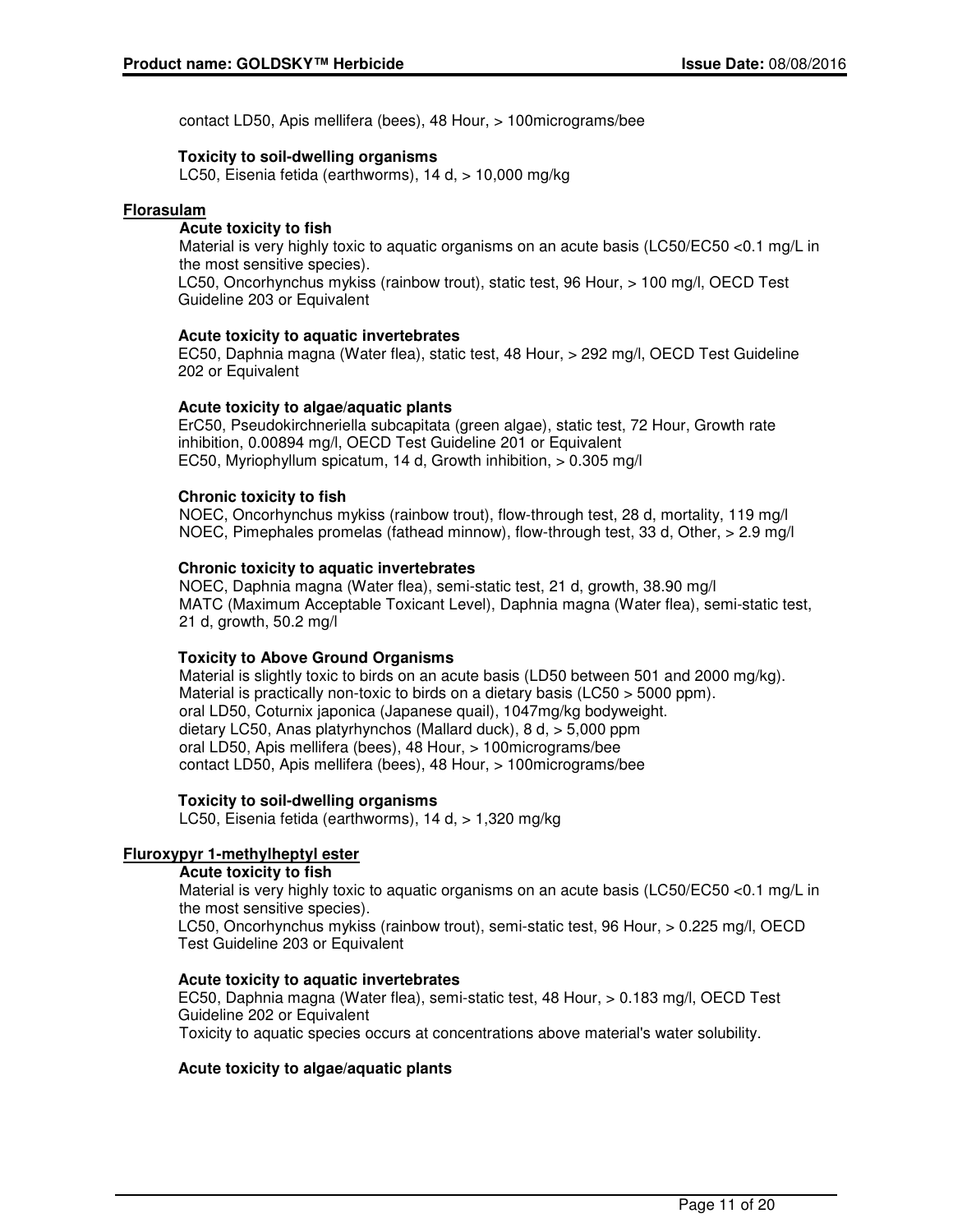ErC50, diatom Navicula sp., static test, 72 Hour, 0.24 mg/l, OECD Test Guideline 201 or **Equivalent** EbC50, alga Scenedesmus sp., 72 Hour, > 0.47 mg/l ErC50, Pseudokirchneriella subcapitata (green algae), 72 Hour, > 1.410 mg/l ErC50, Myriophyllum spicatum, 14 d, 0.075 mg/l NOEC, Myriophyllum spicatum, 14 d, 0.031 mg/l

## **Chronic toxicity to fish**

NOEC, Rainbow trout (Oncorhynchus mykiss), 0.32 mg/l

## **Toxicity to Above Ground Organisms**

Material is practically non-toxic to birds on an acute basis (LD50  $>$  2000 mg/kg). Material is practically non-toxic to birds on a dietary basis (LC50 > 5000 ppm). oral LD50, Colinus virginianus (Bobwhite quail), 5 d, > 2000mg/kg bodyweight. dietary LC50, Colinus virginianus (Bobwhite quail), > 5000mg/kg diet. oral LD50, Apis mellifera (bees), 48 Hour, > 100micrograms/bee contact LD50, Apis mellifera (bees), 48 Hour, > 100micrograms/bee

#### **Toxicity to soil-dwelling organisms**

LC50, Eisenia fetida (earthworms), > 1,000 mg/kg

#### **Benzenesulfonic acid, mono-C11-13-branched alkyl derivs., calcium salts**

#### **Acute toxicity to fish**

Material is slightly toxic to aquatic organisms on an acute basis (LC50/EC50 between 10 and 100 mg/L in the most sensitive species tested). For similar material(s): LC50, zebra fish (Brachydanio rerio), 96 Hour, 31.6 mg/l

## **Acute toxicity to aquatic invertebrates**

EC50, Daphnia magna (Water flea), 48 Hour, 62 mg/l

## **Acute toxicity to algae/aquatic plants**

For similar material(s): ErC50, Selenastrum capricornutum (green algae), 96 Hour, Growth rate inhibition, 29 mg/l

## **Toxicity to bacteria**

For similar material(s): EC50, activated sludge, 3 Hour, Respiration rates., 550 mg/l

## **Chronic toxicity to fish**

For similar material(s): NOEC, Rainbow trout (Salmo gairdneri), 72 d, survival, 0.23 mg/l

## **Chronic toxicity to aquatic invertebrates**

For similar material(s): NOEC, Daphnia magna (Water flea), 21 d, number of offspring, 1.18 mg/l

#### **Cloquintocet-mexyl**

## **Acute toxicity to fish**

Material is highly toxic to aquatic organisms on an acute basis (LC50/EC50 between 0.1 and 1 mg/L in the most sensitive species tested).

As the ester active substance.

LC50, Oncorhynchus mykiss (rainbow trout), flow-through test, 96 Hour, > 0.97 mg/l, Method Not Specified.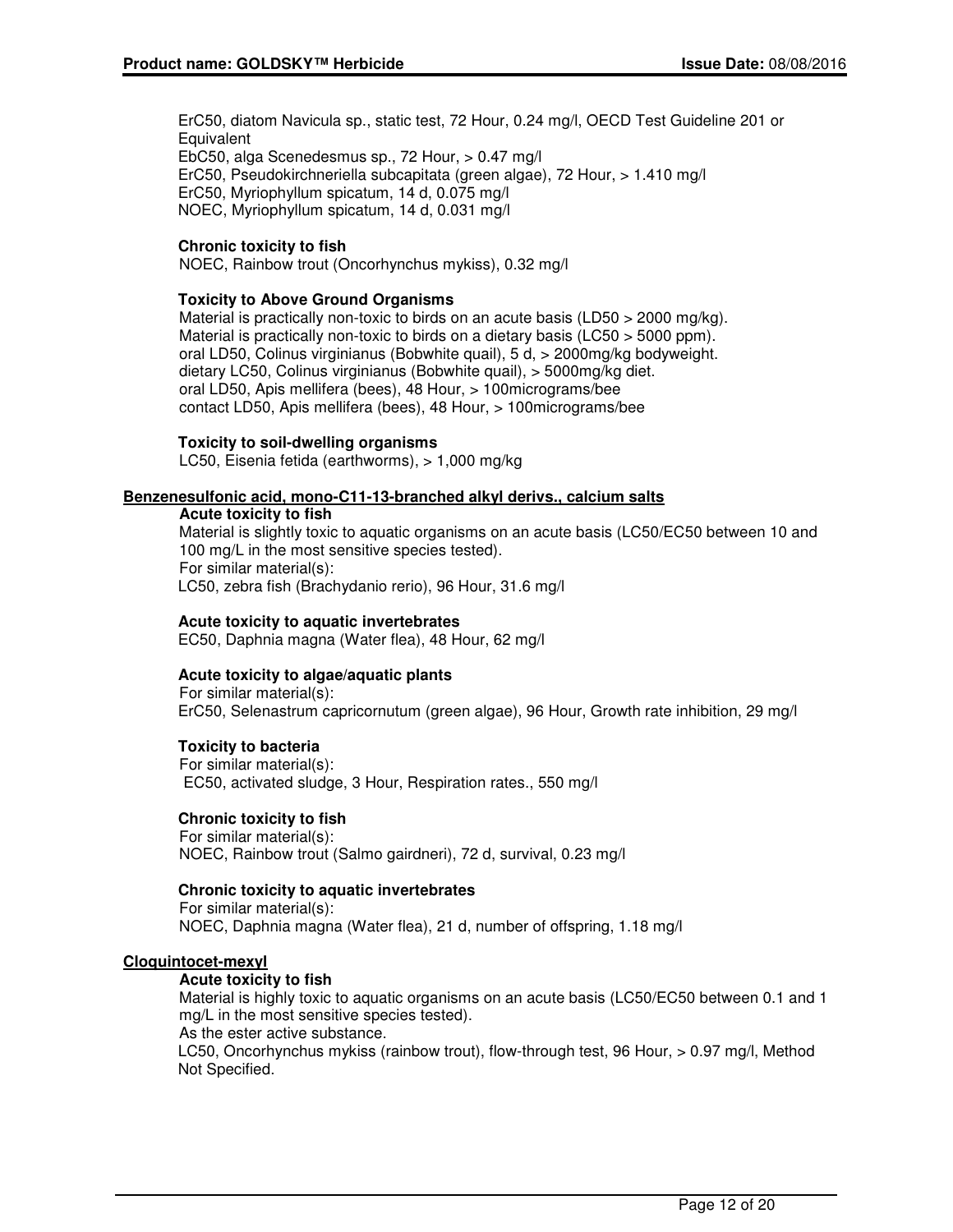## **Acute toxicity to aquatic invertebrates**

As the ester active substance. EC50, Daphnia magna (Water flea), flow-through test, 48 Hour, > 0.82 mg/l, Method Not Specified.

## **Acute toxicity to algae/aquatic plants**

As the ester active substance. EbC50, alga Scenedesmus sp., 96 Hour, Biomass, 0.63 mg/l, Method Not Specified. As the ester active substance. EbC50, Lemna minor (duckweed), 14 d, Biomass, > 0.42 mg/l, Method Not Specified.

## **Toxicity to Above Ground Organisms**

Material is practically non-toxic to birds on an acute basis (LD50  $>$  2000 mg/kg). Material is practically non-toxic to birds on a dietary basis (LC50 > 5000 ppm). oral LD50, Anas platyrhynchos (Mallard duck), > 2000mg/kg bodyweight. dietary LC50, Anas platyrhynchos (Mallard duck), 8 d, > 5200mg/kg diet. oral LD50, Apis mellifera (bees), 48 Hour, > 100micrograms/bee contact LD50, Apis mellifera (bees), 48 Hour, > 100micrograms/bee

## **Toxicity to soil-dwelling organisms**

LC50, Eisenia fetida (earthworms), > 1,000 mg/kg

## **Solvent naphtha (petroleum), heavy aromatic**

### **Acute toxicity to fish**

For similar material(s):

Material is moderately toxic to aquatic organisms on an acute basis (LC50/EC50 between 1 and 10 mg/L in the most sensitive species tested). EC50, Oncorhynchus mykiss (rainbow trout), 96 Hour, 3.6 mg/l LL50, Oncorhynchus mykiss (rainbow trout), semi-static test, 96 Hour, 2 - 5 mg/l

## **Acute toxicity to aquatic invertebrates**

For similar material(s): EC50, Daphnia magna (Water flea), semi-static test, 48 Hour, 1.1 mg/l EL50, Daphnia magna (Water flea), static test, 48 Hour, 1.4 mg/l, OECD Test Guideline 202

## **Acute toxicity to algae/aquatic plants**

For similar material(s): EC50, Pseudokirchneriella subcapitata (green algae), 72 Hour, 7.9 mg/l EL50, Pseudokirchneriella subcapitata (green algae), static test, 72 Hour, Growth inhibition (cell density reduction), 1 - 3 mg/l, OECD Test Guideline 201

## **Naphthalene**

## **Acute toxicity to fish**

Material is highly toxic to aquatic organisms on an acute basis (LC50/EC50 between 0.1 and 1 mg/L in the most sensitive species tested). LC50, Oncorhynchus mykiss (rainbow trout), 96 Hour, 0.11 mg/l

## **Acute toxicity to aquatic invertebrates**

EC50, Daphnia magna (Water flea), static test, 48 Hour, 1.6 - 24.1 mg/l

## **Acute toxicity to algae/aquatic plants**

ErC50, Skeletonema costatum (marine diatom), Growth rate inhibition, 72 Hour, 0.4 mg/l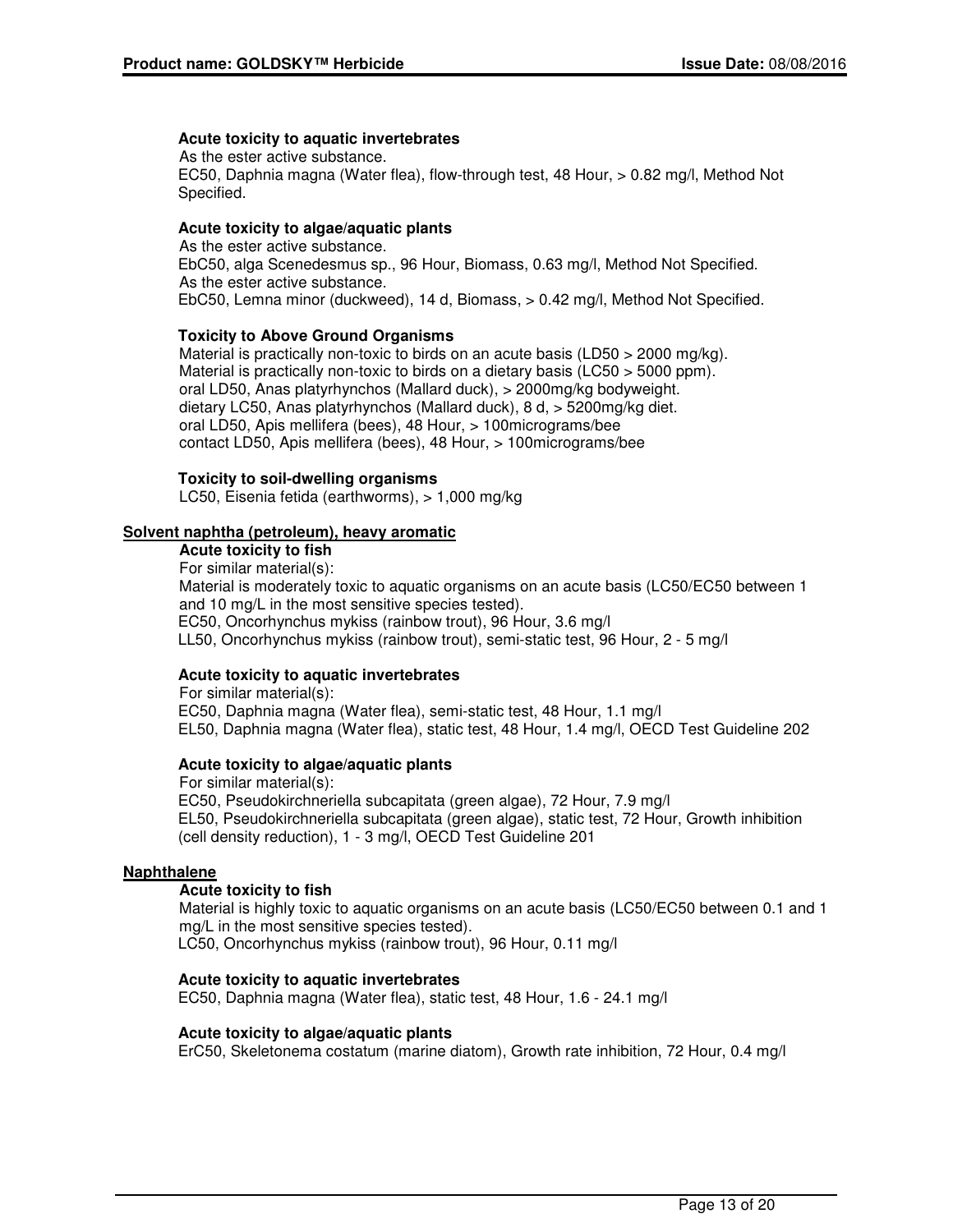## **Chronic toxicity to fish**

NOEC, Other, flow-through, 40 d, mortality, 0.37 mg/l

#### **Balance**

**Acute toxicity to fish** No relevant data found.

## **Persistence and degradability**

## **Pyroxsulam**

**Biodegradability:** Based on stringent OECD test guidelines, this material cannot be considered as readily biodegradable; however, these results do not necessarily mean that the material is not biodegradable under environmental conditions. 10-day Window: Fail **Biodegradation:** 20 - 30 % **Exposure time:** 28 d **Method:** OECD Test Guideline 301B or Equivalent

## **Florasulam**

**Biodegradability:** Material is expected to biodegrade very slowly (in the environment). Fails to pass OECD/EEC tests for ready biodegradability. 10-day Window: Fail **Biodegradation:** 2 % **Exposure time:** 28 d **Method:** OECD Test Guideline 301B or Equivalent

**Theoretical Oxygen Demand:** 0.85 mg/mg

## **Biological oxygen demand (BOD)**

| <b>Incubation</b><br>Time | <b>BOD</b> |
|---------------------------|------------|
|                           | 0.012      |
|                           | mg/mg      |

## **Stability in Water (1/2-life)**

 $, > 30$  d

**Photodegradation Atmospheric half-life:** 1.82 Hour **Method:** Estimated.

## **Fluroxypyr 1-methylheptyl ester**

**Biodegradability:** Material is not readily biodegradable according to OECD/EEC guidelines. 10-day Window: Fail **Biodegradation:** 32 % **Exposure time:** 28 d **Method:** OECD Test Guideline 301D or Equivalent

**Theoretical Oxygen Demand:** 2.2 mg/mg

**Stability in Water (1/2-life)**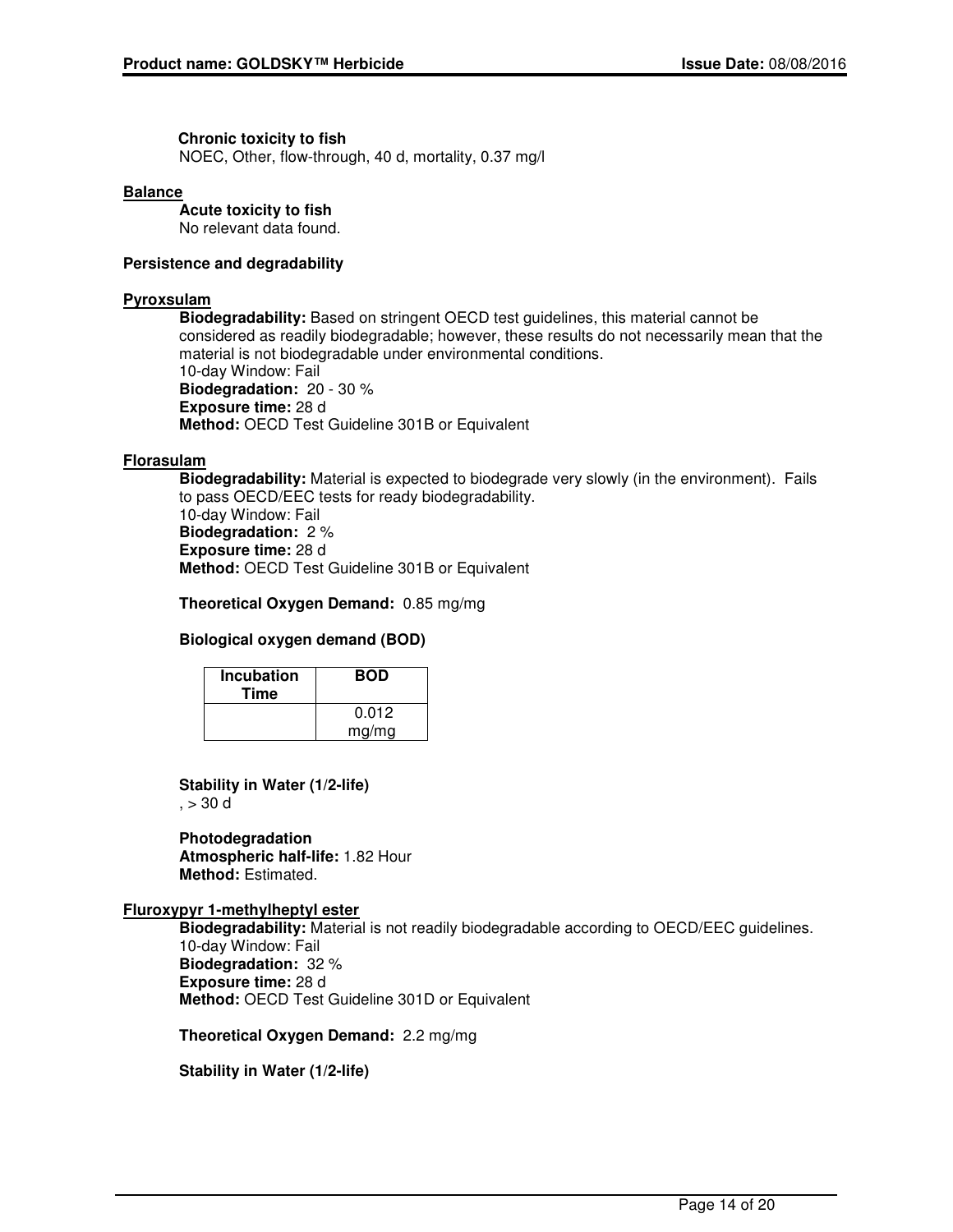Hydrolysis, half-life, 454 d

#### **Benzenesulfonic acid, mono-C11-13-branched alkyl derivs., calcium salts**

**Biodegradability:** 10-day Window: Fail **Biodegradation:** 2.9 % **Exposure time:** 28 d **Method:** OECD Test Guideline 301E or Equivalent

#### **Cloquintocet-mexyl**

**Biodegradability:** No relevant data found.

## **Solvent naphtha (petroleum), heavy aromatic**

**Biodegradability:** For similar material(s): Biodegradation may occur under aerobic conditions (in the presence of oxygen). Based on stringent OECD test guidelines, this material cannot be considered as readily biodegradable; however, these results do not necessarily mean that the material is not biodegradable under environmental conditions.

**Biodegradation:** 58.6 % **Exposure time:** 28 d **Method:** OECD Test Guideline 301F

## **Naphthalene**

**Biodegradability:** Biodegradation under aerobic static laboratory conditions is high (BOD20 or BOD28/ThOD > 40%).

## **Theoretical Oxygen Demand:** 3.00 mg/mg

## **Biological oxygen demand (BOD)**

| <b>Incubation</b><br>Time | <b>BOD</b> |
|---------------------------|------------|
| 5 d                       | 57.000 %   |
| 10 d                      | 71.000 %   |
| 20 d                      | 71.000 %   |

## **Photodegradation**

**Test Type:** Half-life (indirect photolysis) **Sensitizer:** OH radicals **Atmospheric half-life:** 5.9 Hour **Method:** Estimated.

## **Balance**

**Biodegradability:** No relevant data found.

## **Bioaccumulative potential**

## **Pyroxsulam**

**Bioaccumulation:** Bioconcentration potential is low (BCF < 100 or Log Pow < 3). **Partition coefficient: n-octanol/water(log Pow):** -1.01 Measured

## **Florasulam**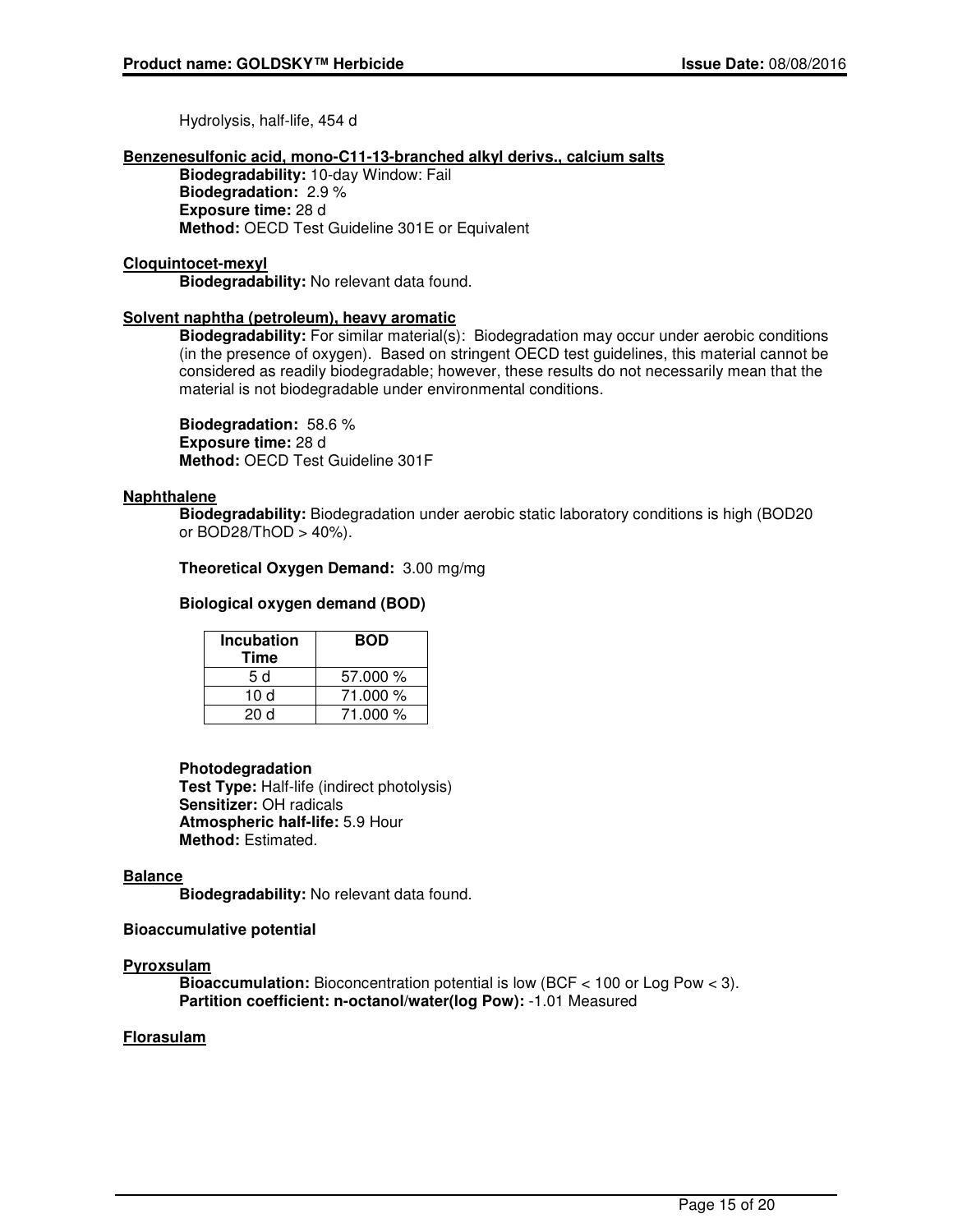**Bioaccumulation:** Bioconcentration potential is low (BCF < 100 or Log Pow < 3). **Partition coefficient: n-octanol/water(log Pow):** -1.22 **Bioconcentration factor (BCF):** 0.8 Fish 28 d Measured

## **Fluroxypyr 1-methylheptyl ester**

**Bioaccumulation:** Bioconcentration potential is low (BCF < 100 or Log Pow < 3). **Partition coefficient: n-octanol/water(log Pow):** 5.04 Measured **Bioconcentration factor (BCF):** 26 Oncorhynchus mykiss (rainbow trout) Measured

## **Benzenesulfonic acid, mono-C11-13-branched alkyl derivs., calcium salts**

**Bioaccumulation:** Bioconcentration potential is moderate (BCF between 100 and 3000 or Log Pow between 3 and 5).

**Partition coefficient: n-octanol/water(log Pow):** 4.6 OECD Test Guideline 107 or **Equivalent** 

## **Cloquintocet-mexyl**

**Bioaccumulation:** Bioconcentration potential is moderate (BCF between 100 and 3000 or Log Pow between 3 and 5).

**Partition coefficient: n-octanol/water(log Pow):** 5.3 Estimated. **Bioconcentration factor (BCF):** 122 - 621 Fish

## **Solvent naphtha (petroleum), heavy aromatic**

**Bioaccumulation:** For similar material(s): Bioconcentration potential is high (BCF > 3000 or Log Pow between 5 and 7).

## **Naphthalene**

**Bioaccumulation:** Bioconcentration potential is moderate (BCF between 100 and 3000 or Log Pow between 3 and 5).

**Partition coefficient: n-octanol/water(log Pow):** 3.3 Measured **Bioconcentration factor (BCF):** 40 - 300 Fish 28 d Measured

## **Balance**

**Bioaccumulation:** No relevant data found.

## **Mobility in soil**

## **Pyroxsulam**

Potential for mobility in soil is very high (Koc between 0 and 50). **Partition coefficient (Koc): <= 42 Estimated.** 

## **Florasulam**

Potential for mobility in soil is very high (Koc between 0 and 50). **Partition coefficient (Koc):** 4 - 54

## **Fluroxypyr 1-methylheptyl ester**

Expected to be relatively immobile in soil (Koc > 5000). **Partition coefficient (Koc):** 6200 - 43000

**Benzenesulfonic acid, mono-C11-13-branched alkyl derivs., calcium salts**

No relevant data found.

## **Cloquintocet-mexyl**

Expected to be relatively immobile in soil (Koc > 5000). **Partition coefficient (Koc):** 38070 Estimated.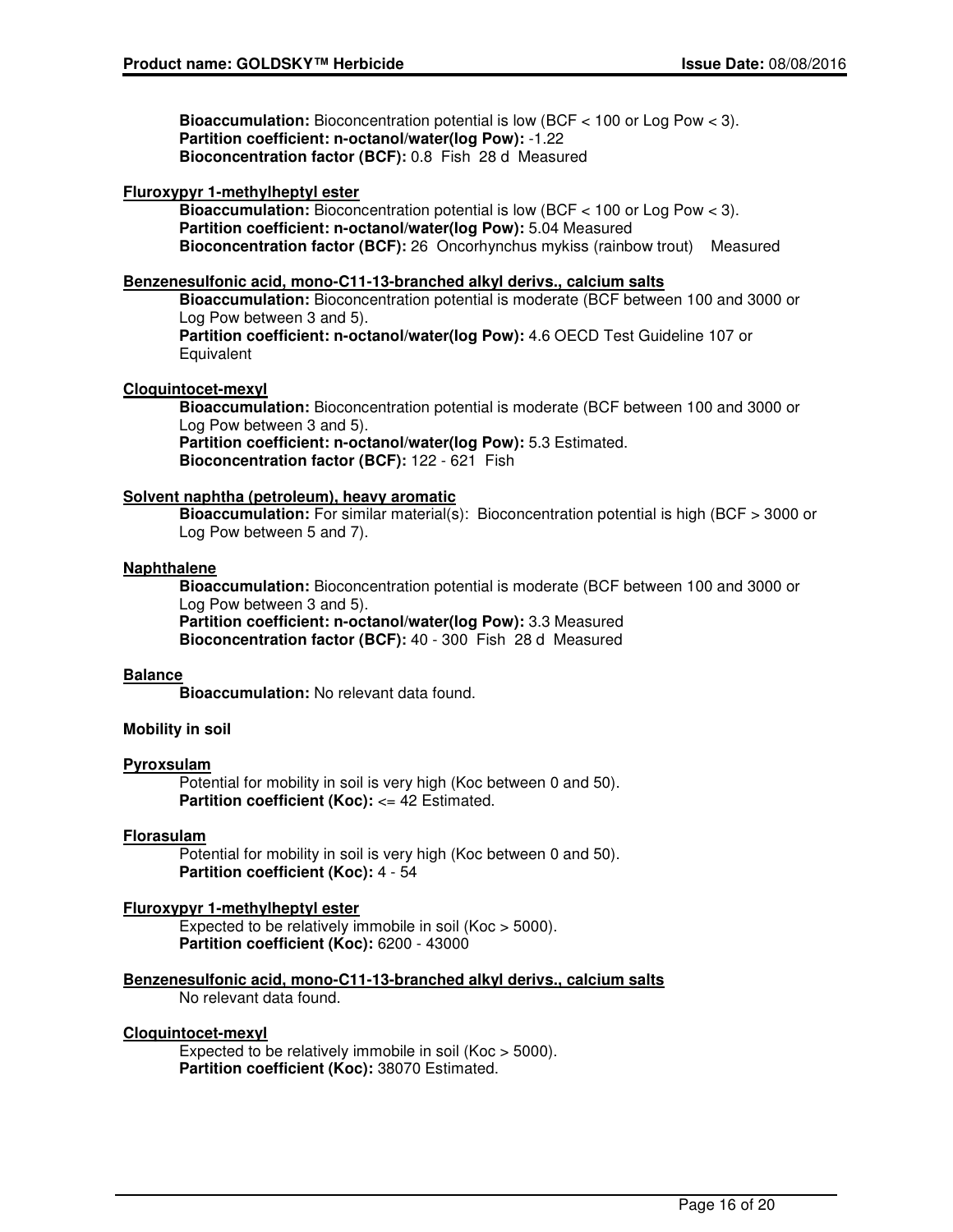**Solvent naphtha (petroleum), heavy aromatic**

No data available.

#### **Naphthalene**

Potential for mobility in soil is medium (Koc between 150 and 500). **Partition coefficient (Koc):** 240 - 1300 Measured

## **Balance**

No relevant data found.

## **13. DISPOSAL CONSIDERATIONS**

**Disposal methods:** If wastes and/or containers cannot be disposed of according to the product label directions, disposal of this material must be in accordance with your local or area regulatory authorities. This information presented below only applies to the material as supplied. The identification based on characteristic(s) or listing may not apply if the material has been used or otherwise contaminated. It is the responsibility of the waste generator to determine the toxicity and physical properties of the material generated to determine the proper waste identification and disposal methods in compliance with applicable regulations. If the material as supplied becomes a waste, follow all applicable regional, national and local laws.

## **14. TRANSPORT INFORMATION**

#### **DOT**

| Proper shipping name       | Environmentally hazardous substance, liquid,<br>n.o.s.(Naphthalene) |
|----------------------------|---------------------------------------------------------------------|
| UN number                  | UN 3082                                                             |
| <b>Class</b>               |                                                                     |
| Packing group              | Ш                                                                   |
| <b>Reportable Quantity</b> | Naphthalene                                                         |

## **Classification for SEA transport (IMO-IMDG):**

| Proper shipping name                          | ENVIRONMENTALLY HAZARDOUS SUBSTANCE, LIQUID,<br>N.O.S. (Fluroxypyr 1-methylheptyl ester) |
|-----------------------------------------------|------------------------------------------------------------------------------------------|
| <b>UN number</b>                              | UN 3082                                                                                  |
| Class                                         | 9                                                                                        |
| Packing group                                 | Ш                                                                                        |
| <b>Marine pollutant</b>                       | Fluroxypyr 1-methylheptyl ester                                                          |
| <b>Transport in bulk</b>                      | Consult IMO regulations before transporting ocean bulk                                   |
| according to Annex I or II                    |                                                                                          |
| of MARPOL 73/78 and the                       |                                                                                          |
| <b>IBC or IGC Code</b>                        |                                                                                          |
| Classification for AIR transport (IATA/ICAO): |                                                                                          |
| Proper shipping name                          | Environmentally hazardous substance, liquid,                                             |
|                                               | n.o.s. (Fluroxypyr 1-methylheptyl ester)                                                 |
| <b>UN number</b>                              | UN 3082                                                                                  |
| <b>Class</b>                                  | 9                                                                                        |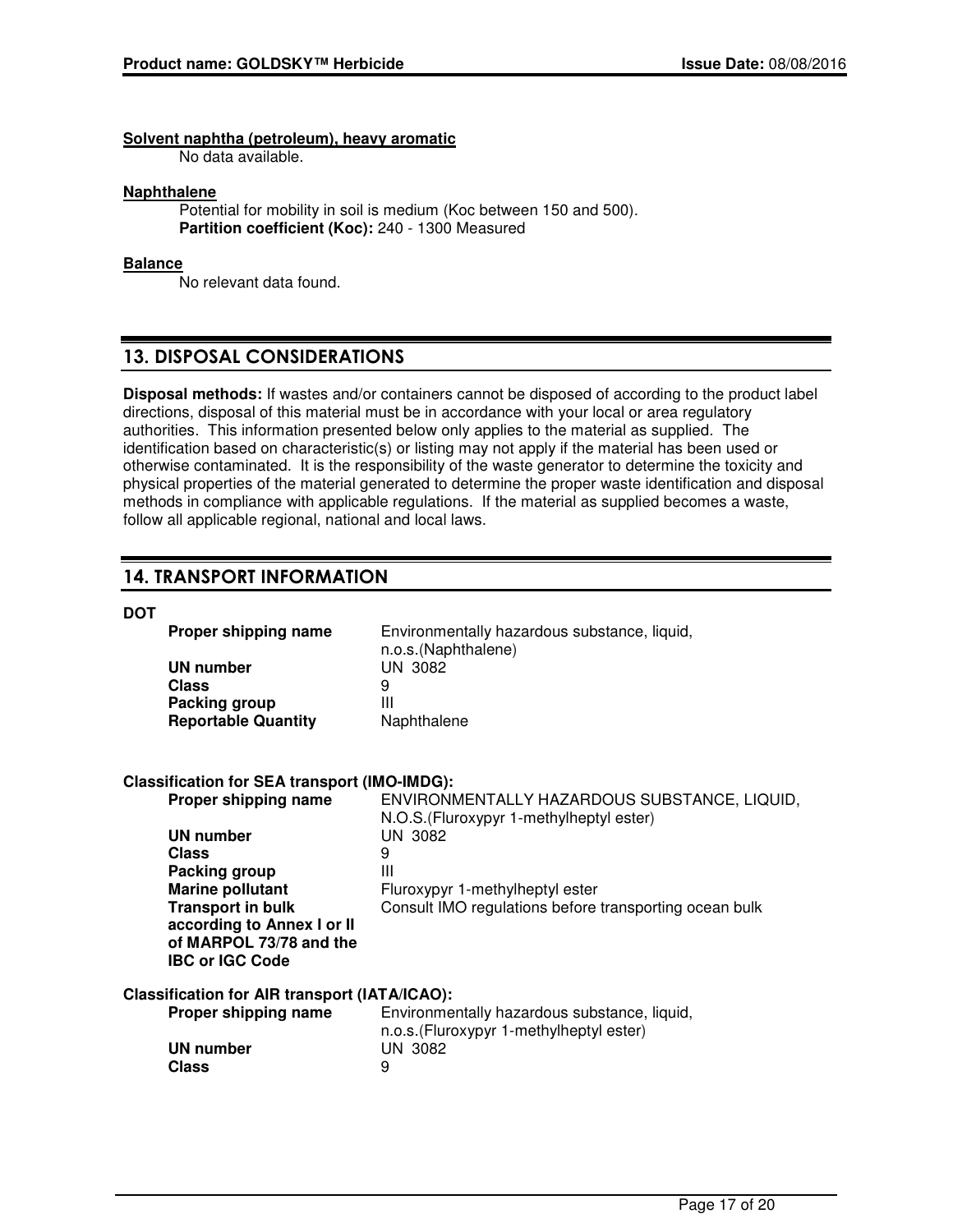**Packing group III** 

This information is not intended to convey all specific regulatory or operational requirements/information relating to this product. Transportation classifications may vary by container volume and may be influenced by regional or country variations in regulations. Additional transportation system information can be obtained through an authorized sales or customer service representative. It is the responsibility of the transporting organization to follow all applicable laws, regulations and rules relating to the transportation of the material.

## **15. REGULATORY INFORMATION**

## **OSHA Hazard Communication Standard**

This product is a "Hazardous Chemical" as defined by the OSHA Hazard Communication Standard, 29 CFR 1910.1200.

**Superfund Amendments and Reauthorization Act of 1986 Title III (Emergency Planning and Community Right-to-Know Act of 1986) Sections 311 and 312** Acute Health Hazard Chronic Health Hazard

**Superfund Amendments and Reauthorization Act of 1986 Title III (Emergency Planning and Community Right-to-Know Act of 1986) Section 313 Components CASRN** Naphthalene 91-20-3

## **Pennsylvania Worker and Community Right-To-Know Act:**

To the best of our knowledge, this product does not contain chemicals at levels which require reporting under this statute.

## **California Proposition 65 (Safe Drinking Water and Toxic Enforcement Act of 1986)**

WARNING: This product contains a chemical(s) known to the State of California to cause cancer.

## **California Proposition 65 (Safe Drinking Water and Toxic Enforcement Act of 1986)**

WARNING: This product contains a chemical(s) known to the State of California to cause birth defects or other reproductive harm.

## **United States TSCA Inventory (TSCA)**

This product contains chemical substance(s) exempt from U.S. EPA TSCA Inventory requirements. It is regulated as a pesticide subject to Federal Insecticide, Fungicide, and Rodenticide Act (FIFRA) requirements.

## **Federal Insecticide, Fungicide and Rodenticide Act**

EPA Registration Number: 62719-582

This chemical is a pesticide product registered by the Environmental Protection Agency and is subject to certain labeling requirements under federal pesticide law. These requirements differ from the classification criteria and hazard information required for safety data sheets, and for workplace labels of non-pesticide chemicals. Following is the hazard information as required on the pesticide label: